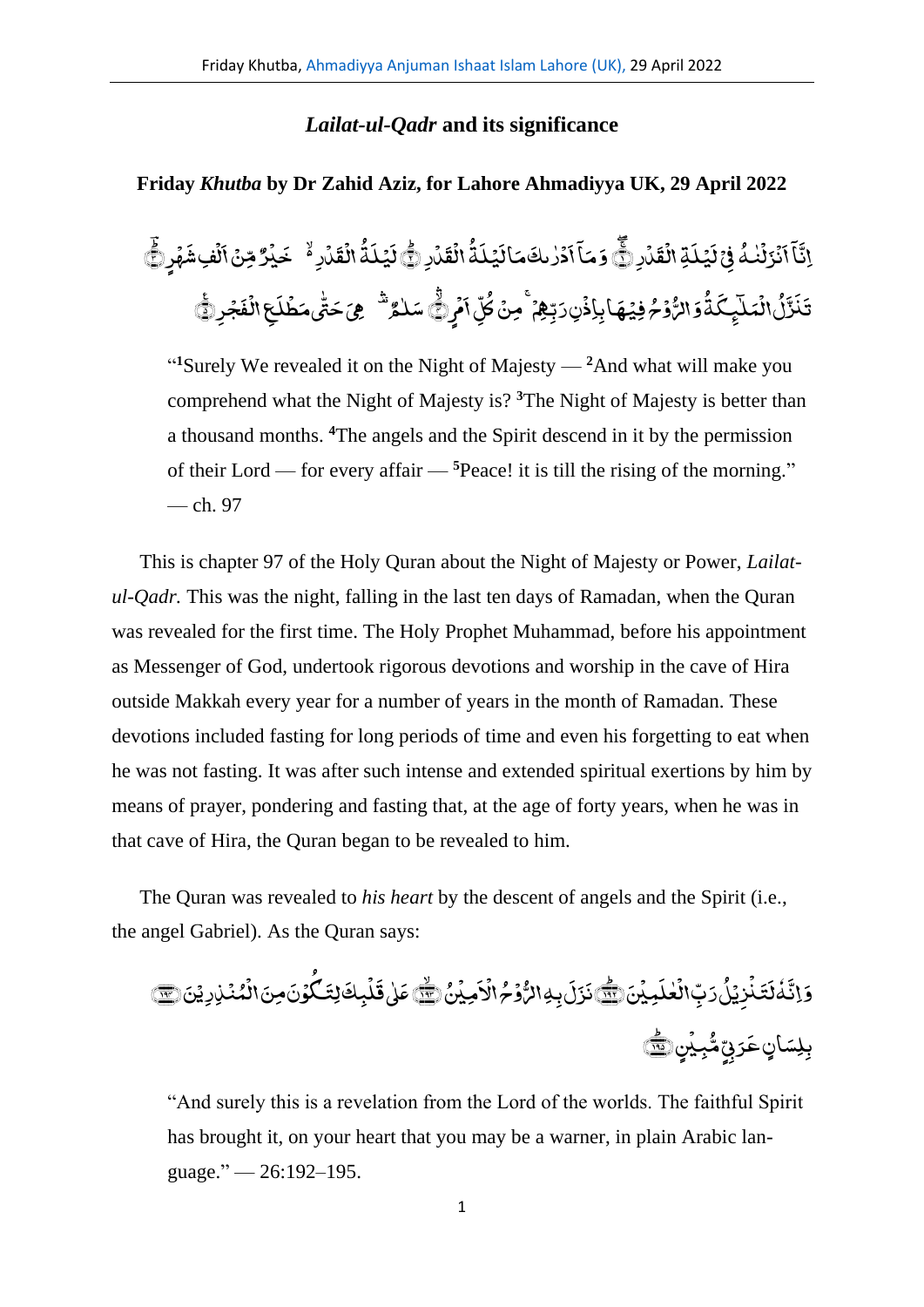This shows that the descending of the angels is always experienced in the heart, and the same applies to the coming of the angels in *Lailat-ul-Qadr*. In *Surah al-Qadr* "peace" is mentioned after the coming of the angels. There is a verse of the Quran which refers to believers as follows: "He it is Who sent down tranquillity (*sakīna*) into the hearts of the believers that they might add faith to their faith" (48:4). That tranquillity, sent by Allah, brings satisfaction to their hearts that they are on the right path, and thus their faith becomes all the more.

As the revelation of the Quran commenced in the month of Ramadan, hence Islam instituted fasting in this month as a commemoration and anniversary of the revelation of the Quran. So there is a connection between fasting and the revelation of the Word of God to the human heart. In case of the Holy Prophet, the connection is that the Quran actually began to be revealed to the world through him after his hard fasting. Verse 4 says: "The angels and the Spirit descend in it by the permission of their Lord — for every affair". The Holy Prophet had been exerting himself mentally and spiritually in the cave of Hira to find solutions to the problems of humanity. Then Divine revelation came to him, which was going to inform him of the solution of *all problems,* "for every affair". His anguished mind was set at peace and rest thereby during the night. Then the dawn came, and it was time to go out to people and teach them what God had taught the Holy Prophet.

For Muslims, the connection between fasting and revelation from God is that in the month of fasting we should strive to increase our knowledge and understanding of that revelation, the Quran, and then with our minds at peace, and our hearts satisfied from all doubts, we should take that knowledge to the world in broad daylight.

We often commemorate an event of the past, when something new had started, even though when it started no one knew of its future importance or what it would lead to. *Lailat-ul-Qadr* marks the appearance of the Quran, its birth, in the world, although no one knew at that time what the achievements of the Quran were going to be. Christians commemorate the birth of Jesus at Christmas. In Islam the birth of the Quran is commemorated in the month immediately preceding *Id-ul-Fitr.*

<sup>2</sup>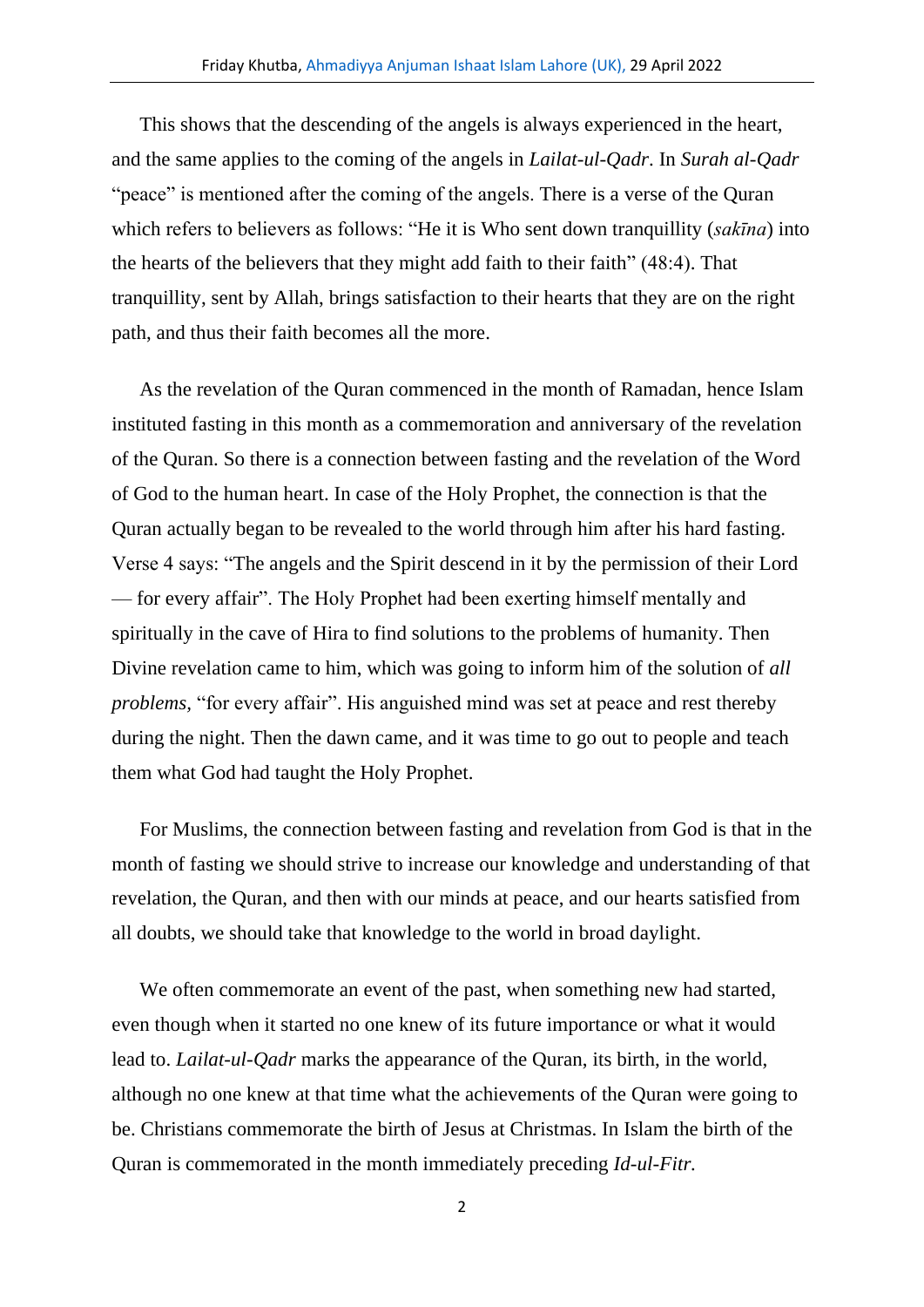The coming of the angels on the night of every *Lailat-ul-Qadr* is a spiritual experience. People perceive and experience it according to how much they have **striven beforehand to purify themselves** and **open their hearts** to receive the angels. If you don't strive for it, you don't see it on its arrival. It does not happen that praying during just this night brings reward equal to, or more than, prayers of a thousand months. A thousand months is about 83 years literally, or close to the *physical* life span of man. If we exert ourselves throughout Ramadan, then by the time *Lailat-ul-Qadr* comes we may have developed enough strength to bring about some **permanent** change for the good within ourselves. We may have developed some realization of God in our souls which brings us **permanently** near to Him than before. Then that night of realization will be better for us than a whole physical life of 83 years. One single night in which spiritual life is born is better than an entire merely physical lifetime.

So to make *Lailat-ul-Qadr* better than a thousand months lies in our own hands. God provides the ladder but we have to climb it to reach the top. All periods of time, like a day or a night, are equal in the forgiveness we can get from God, prayers that are accepted, and favours we can receive from Him. What makes them less or more in their value is how earnestly we turn to God at that time and what is our own condition. Towards the end of Ramadan we should have developed a condition which makes us turn our hearts fervently and passionately towards God.

*Lailat-ul-Qadr* is better than a thousand months, but still it needs to come every year! How many *Lailat-ul-Qadrs* have passed in our lives already? Added up together, they would be better than a few thousand years! It comes every year because each time it can give us a step up from what we achieved before. There is no limit or end to the process of getting rid of our faults and of becoming better and better.

Apart from being a night in the last days of Ramadan, *Lailat-ul-Qadr* can also be considered as **the whole period of the mission of the Holy Prophet Muhammad.** It was a time of the deepest darkness, in which the Quran was revealed, borne by angels.

3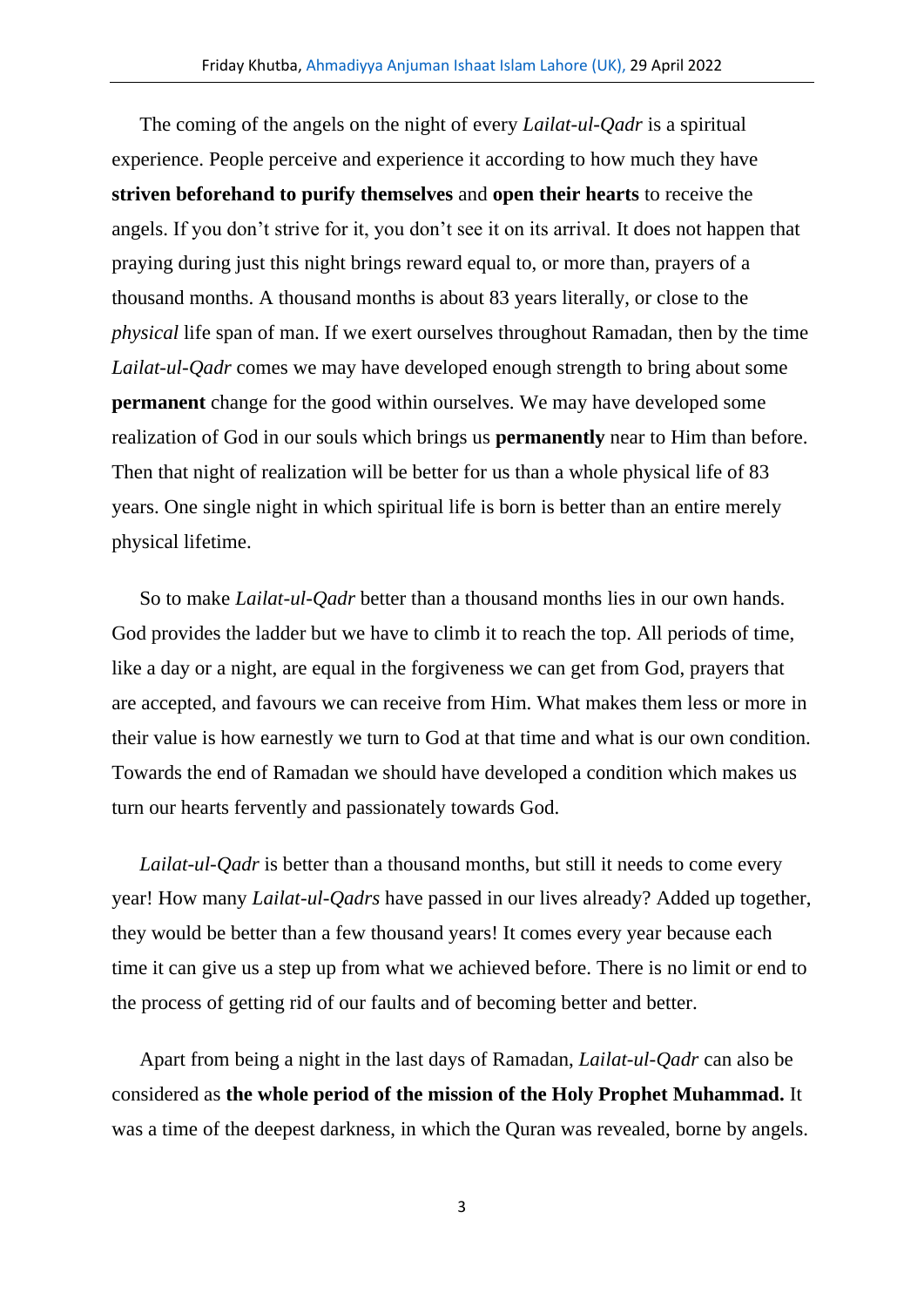The angels also descended on the hearts of the Muslims in that period, purifying them and strengthening their faith. The true believers are spoken of as follows in the Quran:

"These are they into whose hearts He has impressed faith, and strengthened them *with a Spirit from Himself*…" — 58:22

At the end of this period of the Holy Prophet's work, there was a dawn in the world and spiritual peace in the hearts. The great spiritual and moral progress that Muslims made during this period — people giving up evil habits, bad practices and customs, in an instant in some cases — they could not have achieved **any aspect of it**  even in a thousand months outside the blessed period of the Holy Prophet.

Hazrat Mirza Ghulam Ahmad writes: "God the Most High says in *Surah al-Qadr,* in fact He gives the glad tidings to the believers, that His Word and His Prophet were sent down from heaven in the *Lailat-ul-Qadr.* And every reformer and *Mujaddid* who comes from God descends during the *Lailat-ul-Qadr.* Do you know what *Lailat-ul-Qadr* is? It is the name of that dark age whose blackness is total and complete. That period, by its very nature, demands the descent of a heavenly light to dispel the darkness. It has been figuratively called *Lailat-ul-Qadr,* but it is not in fact a night. It is an age which resembles the night because of its darkness. … in this *Lailat-ul-Qadr* descend the angels of God the Most High and the Holy Spirit from heaven, accompanying that reformer, by the permission of the Lord, not without purpose but in order to reach the responsive hearts and to open up the ways of peace. So they remain engaged in opening all the pathways and lifting all the veils until the darkness of indifference disappears and the dawn of guidance breaks." (*Fath-i Islam*)

There is in the world today a time of deep darkness for Islam. To the ordinary eye the future prospects for Islam do not seem bright as there are two major evils prevailing and dominating: the outside forces who have a wrong picture of Islam before them and the internal forces who also have a similar wrong concept of Islam. It is also a period of darkness for our Movement, facing so many dangers, so much opposition and such serious threats of all kinds to its existence. But this night is not depressing. It

4